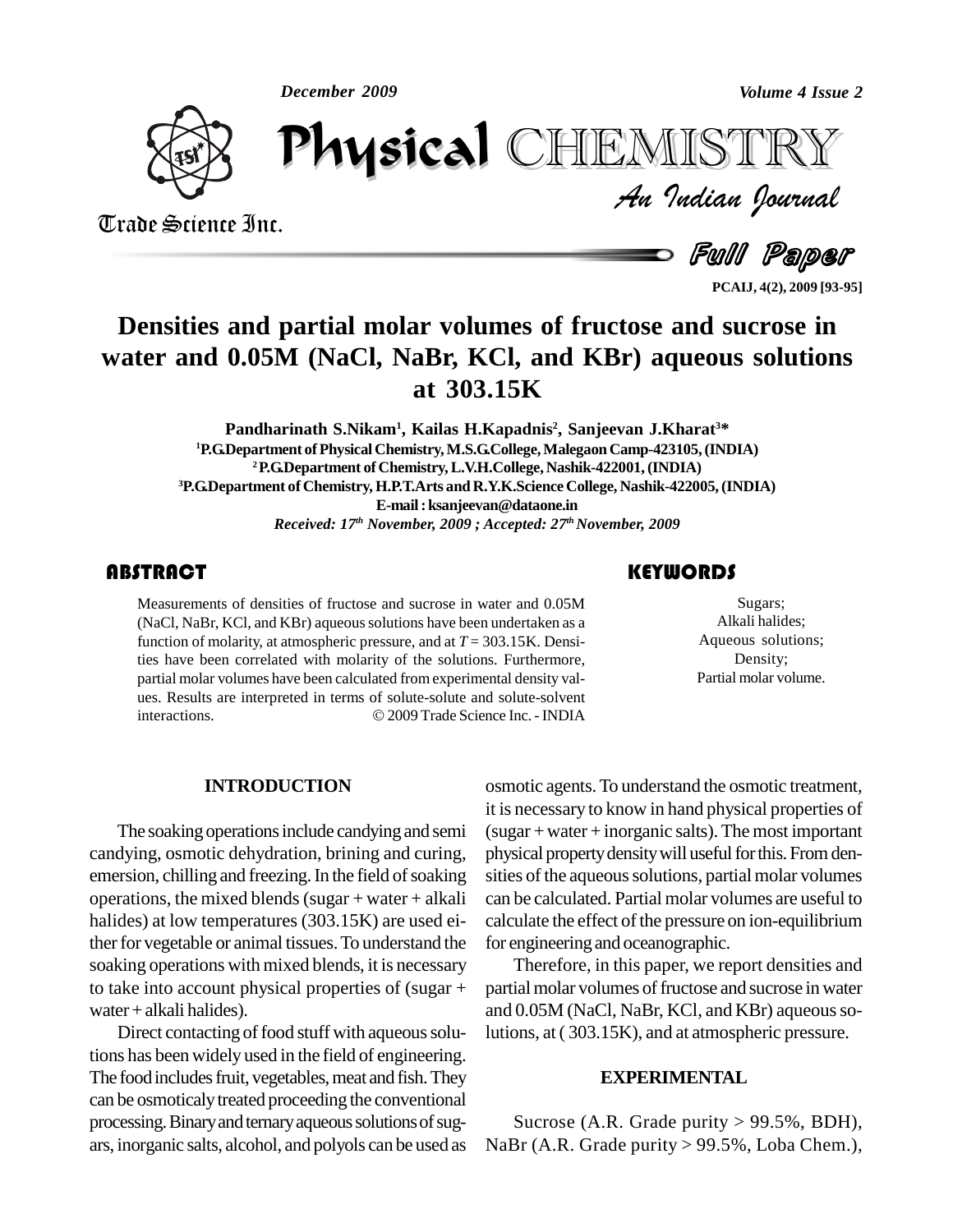# Full Paper

**TABLE 1 : Densities (***\rho* $) and apparent molar volumes ( $V_{\phi,m}$ **) of**  $\Gamma$  **TA**$ **fructose in water and 0.05 M (NaCl, NaBr, KCl, and KBr)**

<code>TABLE 2: Densities ( $\rho$ ) and apparent molar  $\text{ volumes}\left(V_{_{\bigstar\!,m}}\right)$  of</code> **sucrose in water and 0.05M (NaCl, NaBr, KCl, and KBr) a** queous solutions at  $T = 303.15 \text{K}$  $\frac{1}{10^6}$ . V.

|                        |                  | aqueous solutions at $T = 303.15$ K                                                                     |                                 |                                                    |                                                    | aqueous solutions at $T = 303.15$ K                        |                  |                                                                                          |                                       |                |                                                                                                              |
|------------------------|------------------|---------------------------------------------------------------------------------------------------------|---------------------------------|----------------------------------------------------|----------------------------------------------------|------------------------------------------------------------|------------------|------------------------------------------------------------------------------------------|---------------------------------------|----------------|--------------------------------------------------------------------------------------------------------------|
| $M$ (mol·<br>$dm^{-3}$ |                  | $\overline{10^{-3}} \cdot \rho$ $10^{6} V_{\phi,m}$<br>$(\text{kg}\cdot m^{-3})$ $(m^3 \cdot mol^{-1})$ | $M$ (mol $\cdot$<br>$dm^{-3}$ ) | $10^{-3}$ .<br>$\rho(\text{kg}\cdot\text{m}^{-3})$ | $10^6$ · $V_{\bullet,m}$<br>$(m^3 \cdot mol^{-1})$ | $\pmb{M}$<br>$(\mathbf{mol}\!\cdot\!\mathbf{dm}^{\!-\!3})$ |                  | $\overline{10^{-3}}$ · $\rho$ 10 <sup>6</sup> · $V_{\phi, m}$<br>$(kg·m-3)$ $(m3 mol-1)$ | $\pmb{M}$<br>$(mod \mathbf{dm}^{-3})$ |                | $10^{-3}$ $\rho$ $10^{6}$ $V_{\phi,m}$<br>$(\text{kg}\cdot\text{m}^{-3})$ $(\text{m}^3\cdot\text{mol}^{-1})$ |
|                        | Fructose + Water |                                                                                                         |                                 | Fructose + NaCl                                    |                                                    |                                                            | Sucrose + Water  |                                                                                          |                                       | Sucrose + NaCl |                                                                                                              |
| 0.0000                 | 0.9956           |                                                                                                         | 0.0000                          | 0.9894                                             |                                                    | 0.0000                                                     | 0.9956           |                                                                                          | 0.0000                                | 0.9894         |                                                                                                              |
| 0.0309                 | 0.9977           | 112.146                                                                                                 | 0.0302                          | 0.9914                                             | 114.197                                            | 0.0300                                                     | 0.9996           | 209.046                                                                                  | 0.0110                                | 0.9908         | 214.718                                                                                                      |
| 0.0506                 | 0.999            | 112.772                                                                                                 | 0.0702                          | 0.9941                                             | 113.149                                            | 0.0505                                                     | 1.0022           | 209.868                                                                                  | 0.0305                                | 0.9934         | 210.966                                                                                                      |
| 0.0703                 | 1.0003           | 112.964                                                                                                 | 0.0914                          | 0.9954                                             | 114.327                                            | 0.0705                                                     | 1.0048           | 210.125                                                                                  | 0.0502                                | 0.9960         | 210.312                                                                                                      |
| 0.0900                 | 1.0016           | 113.008                                                                                                 | 0.1116                          | 0.9967                                             | 114.415                                            | 0.0918                                                     | 1.0075           | 210.297                                                                                  | 0.0702                                | 0.9985         | 211.674                                                                                                      |
| 0.1100                 | 1.0029           | 113.165                                                                                                 | 0.1310                          | 0.9979                                             | 114.810                                            | 0.1105                                                     | 1.0099           | 210.361                                                                                  | 0.0902                                | 1.0010         | 212.435                                                                                                      |
| 0.1300                 | 1.0042           | 113.228                                                                                                 | 0.1506                          | 0.9991                                             | 115.155                                            | 0.1305                                                     | 1.0124           | 210.484                                                                                  | 0.1112                                | 1.0036         | 212.330                                                                                                      |
| 0.1501                 | 1.0054           | 113.956                                                                                                 | 0.1715                          | 1.0004                                             | 115.277                                            | 0.1500                                                     | 1.0148           | 210.583                                                                                  | 0.1298                                | 1.0059         | 212.366                                                                                                      |
| 0.1702                 | 1.0066           | 114.479                                                                                                 | 0.1926                          | 1.0016                                             | 115.942                                            | 0.1700                                                     | 1.0173           | 210.659                                                                                  | 0.1503                                | 1.0084         | 212.762                                                                                                      |
| 0.1922                 | 1.0079           | 114.963                                                                                                 | 0.2108                          | 1.0026                                             | 116.557                                            | 0.1907                                                     | 1.0198           | 210.688                                                                                  | 0.1705                                | 1.0108         | 213.140                                                                                                      |
| 0.2097                 | 1.0089           | 115.419                                                                                                 |                                 |                                                    |                                                    | 0.2106                                                     | 1.0222           | 210.763                                                                                  |                                       |                |                                                                                                              |
|                        | Fructose + NaBr  |                                                                                                         |                                 | Fructose + KCl                                     |                                                    |                                                            | $Sucrose + NaBr$ |                                                                                          |                                       | Sucrose + KCl  |                                                                                                              |
| 0.0000                 | 1.0001           |                                                                                                         | 0.0000                          | 0.9917                                             |                                                    | 0.0000                                                     | 1.0001           |                                                                                          | 0.0000                                | 0.9917         |                                                                                                              |
| 0.0107                 | 1.0008           | 114.644                                                                                                 | 0.1110                          | 0.9985                                             | 118.554                                            | 0.0101                                                     | 1.0014           | 213.301                                                                                  | 0.1103                                | 1.0050         | 219.613                                                                                                      |
| 0.0309                 | 1.0021           | 115.190                                                                                                 | 0.1302                          | 0.9996                                             | 119.014                                            | 0.0302                                                     | 1.0039           | 216.972                                                                                  | 0.1298                                | 1.0072         | 220.300                                                                                                      |
| 0.0533                 | 1.0035           | 115.913                                                                                                 | 0.1504                          | 1.0007                                             | 119.725                                            | 0.0494                                                     | 1.0062           | 217.482                                                                                  | 0.1502                                | 1.0095         | 220.978                                                                                                      |
| 0.0703                 | 1.0045           | 117.041                                                                                                 | 0.1703                          | 1.0018                                             | 120.130                                            | 0.0701                                                     | 1.0087           | 218.023                                                                                  | 0.1701                                | 1.0117         | 221.151                                                                                                      |
| 0.0901                 | 1.0057           | 117.334                                                                                                 | 0.1902                          | 1.0029                                             | 120.423                                            | 0.0933                                                     | 1.0114           | 218.272                                                                                  | 0.1901                                | 1.0139         | 221.464                                                                                                      |
| 0.1123                 | 1.007            | 117.888                                                                                                 | 0.2100                          | 1.0040                                             | 120.606                                            | 0.1103                                                     | 1.0134           | 218.433                                                                                  | 0.2102                                | 1.0161         | 221.680                                                                                                      |
| 0.1313                 | 1.0081           | 118.269                                                                                                 |                                 | Fructose + KBr                                     |                                                    | 0.1309                                                     | 1.0158           | 218.605                                                                                  |                                       | Sucrose + KBr  |                                                                                                              |
| 0.1501                 | 1.0092           | 118.440                                                                                                 | 0.0000                          | 1.0059                                             |                                                    | 0.1501                                                     | 1.0181           | 218.709                                                                                  | 0.0000                                | 1.0059         |                                                                                                              |
| 0.1716                 | 1.0103           | 119.485                                                                                                 | 0.1080                          | 1.0122                                             | 120.686                                            | 0.1703                                                     | 1.0204           | 218.889                                                                                  | 0.1110                                | 1.0191         | 219.879                                                                                                      |
| 0.1899                 | 1.0113           | 119.823                                                                                                 | 0.1320                          | 1.0135                                             | 121.275                                            | 0.1904                                                     | 1.0226           | 219.025                                                                                  | 0.1301                                | 1.0213         | 220.093                                                                                                      |
| 0.2101                 | 1.0124           | 120.123                                                                                                 | 0.1540                          | 1.0147                                             | 121.555                                            | 0.2103                                                     | 1.0249           | 219.176                                                                                  | 0.1497                                | 1.0235         | 220.245                                                                                                      |
|                        |                  |                                                                                                         | 0.1703                          | 1.0155                                             | 122.215                                            |                                                            |                  |                                                                                          | 0.1712                                | 1.0259         | 220.394                                                                                                      |
|                        |                  |                                                                                                         | 0.1901                          | 1.0165                                             | 122.693                                            |                                                            |                  |                                                                                          | 0.1901                                | 1.0280         | 220.552                                                                                                      |
|                        |                  |                                                                                                         | 0.2106                          | 1.0175                                             | 123.236                                            |                                                            |                  |                                                                                          | 0.2110                                | 1.0303         | 220.748                                                                                                      |

nometer <sup>1, 2, 3</sup>. The pycknometer was placed in glass *I*<br>*Indian In the densit*<br>*IISTRY*<br>*Indian fournal* KCl (A.R. Grade purity  $> 99.5\%$ , E-Merck) and KBr (A.R. Grade purity  $> 99.5\%$ , E-Merck) were used in the present investigation without further purification. Masses were recorded on a Dhona bal used in the present investigation without further pu-<br>rification. Masses were recorded on a Dhona bal-<br>ance with a precision of  $\pm 1.10^{-7}$ kg. All the solutions are re were prepared in triply distilled demonized water. ance with a precision of  $\pm 1.10^{-7}$ kg. All the solutions are were prepared in triply distilled demonized water.<br>The densities ( $\rho$ ) of aqueous solutions were mea- by p were prepared in triply distilled demonized water. De<br>The densities ( $\rho$ ) of aqueous solutions were mea-<br>sured with the help of a 15·10<sup>-6</sup>m<sup>3</sup> double arm pyc-<br> $\rho = A_0 + B_1$ The densities  $(\rho)$  of aqueous solutions were measured with the help of a 15.10<sup>-6</sup>m<sup>3</sup> double arm pyc-<br>nometer <sup>1, 2, 3</sup>. The pycknometer was placed in glass M is<br>walled thermostat having the thermal stability of  $\pm$  the corr 0.01K. The accuracy in the density measurements walled thermostat havin<br>0.01K. The accuracy in<br>was  $\pm 1.10^{-7}$ kg·m<sup>-3</sup>. was  $\pm 1.10^{-7}$ kg·m<sup>-3</sup>.

**RESULTSAND DISCUSSION**

Densities of fructose and sucrose in water and 0.05M (NaCl, NaBr, KCl and KBr) aqueous solutions are reported in TABLE 1 and TABLE 2, respectively.

Densities are correlated with molarity of solutions bypolynomial equation.

$$
\rho = A_0 + A_1 M + A_2 M^2 \tag{1}
$$

M is molarity of the solution. TABLE 3 summarizes the correlation parameters  $A_0$ ,  $A_1$ , and  $A_2$ 

Density values have been used to calculate the partial molar volumes of fructose and sucrose in water and

Physical CHEMISTRY